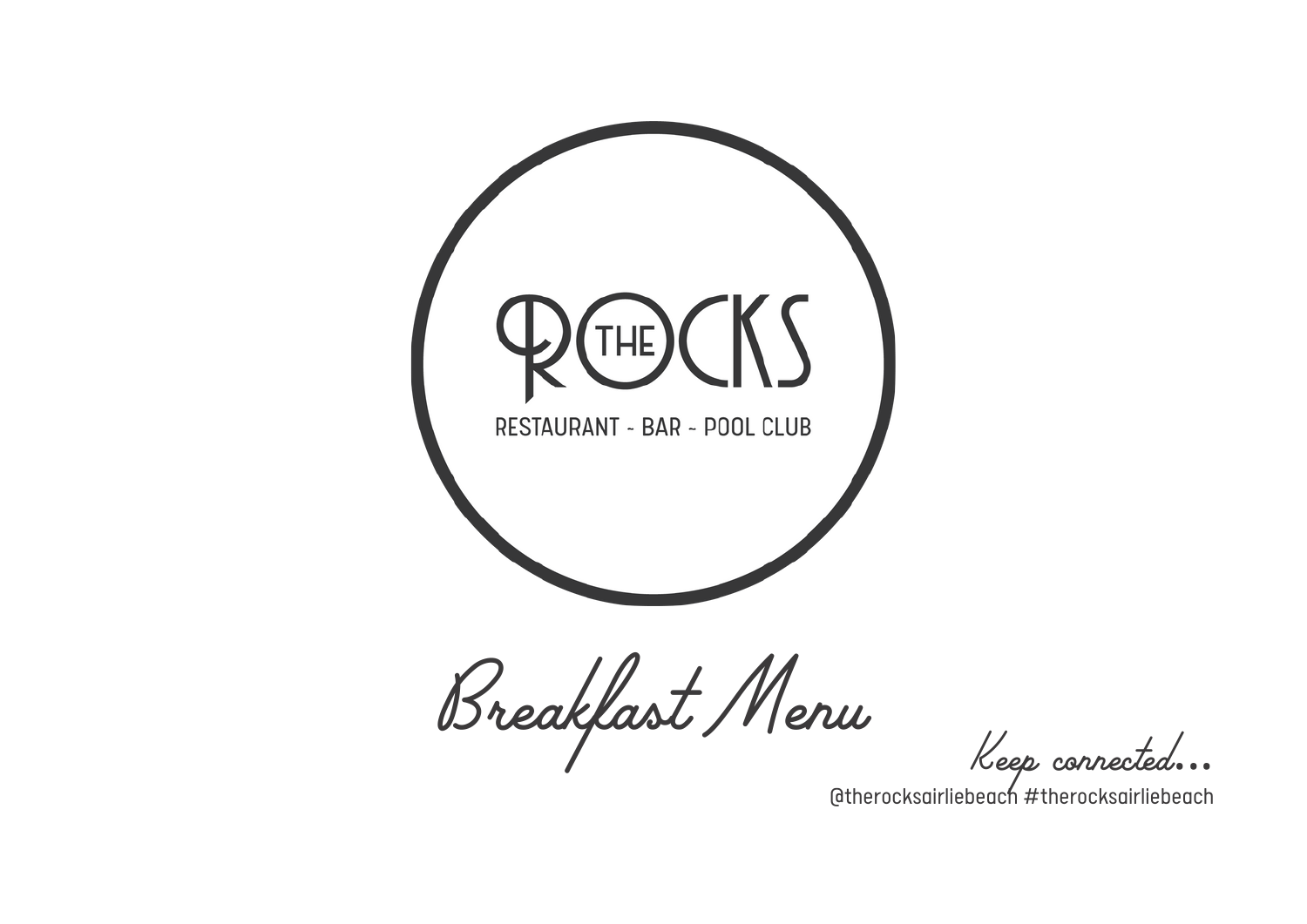Breakfast Menu

Keep connected...

@therocksairliebeach #therocksairliebeach

Buffet Breakfast selection of continental and hot buffet foryou to choose from \$35 adult \$20 child

## MEXICAN OMELETTE

aged chorizo, red onion, mexican cheese, spinach, jalapenos, smoked paprika beans, sourdough (VO, GFO, DFO) \$19

## CORN FRITTERS

homemade corn fritters, romesco sauce, creamyslaw, with a sunnyside up fried egg (VO, GFO) \$20

## EggS benedict

sourdough, wilted spinach, house made hollandaise, poached eggs \$18

add halloumi \$5 add smoked salmon \$7 add bacon \$4

V -vegetarian | VO -vegetarian option available VV - vegan | VVO - vegan option available GF - gluten free | GFO - gluten free option available DF - dairy free | DFO - dairy free option available

Please be aware that The Rocks is a contact free venue. Payment methods are room charge and card payment only.

SIDES farm fresh egg \$3 bacon \$4 mushrooms \$4 smoked salmon \$7 avocado \$5 baked beans \$4 spinach \$3 hollandaise \$2 sausage \$7